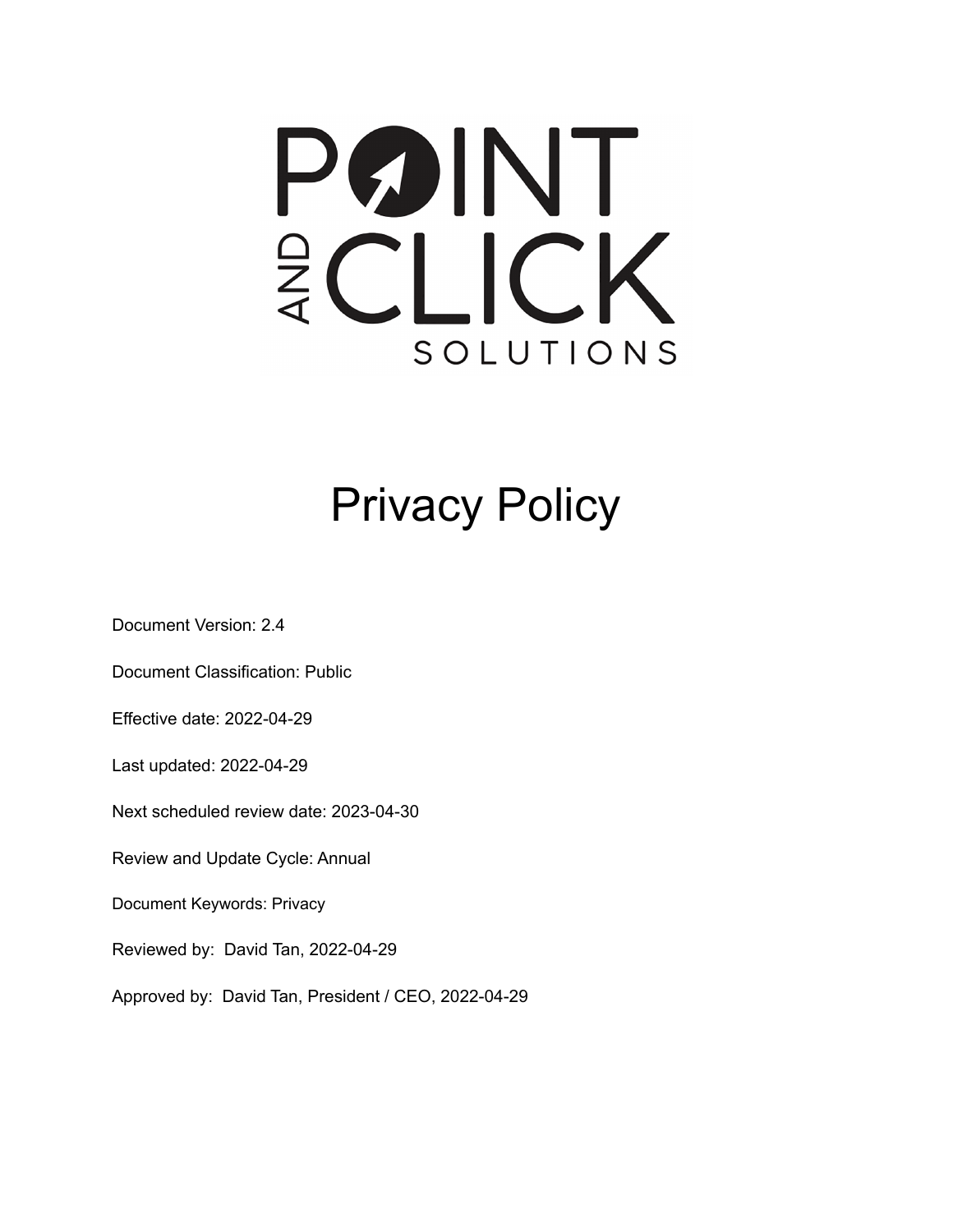## Revision History

| Version | Date       | Summary of changes                                 |
|---------|------------|----------------------------------------------------|
| 2.3     | 2021-04-30 | Initial release in new policy format               |
| 2.4     | 2022-04-29 | Added change log, corrected typo, updated for 2022 |
|         |            |                                                    |
|         |            |                                                    |
|         |            |                                                    |

## Privacy Policy

- 1. PNC does not own Client data. Client retains all ownership to all hosted Client data.
- 2. PNC will not use Client data for its own purposes.
- 3. PNC will not disclose or sell Client data to other parties.
- 4. PNC will only access client data for the purposes of providing operational, performance, security and support of its hosted services for Client.
- 5. PNC access to Client data will be on a Client as needed basis only.
- 6. PNC access to Client data will be logged, and access logs will be available for client to review.
- 7. PNC is SOC 2 Type 2 compliant for trust services criteria for security, availability, and confidentiality.
- 8. PNC is compliant with HIPAA security rule requirements.
- 9. PNC undergoes annual SOC 2 and HIPAA compliance audits by an independent 3rd party.